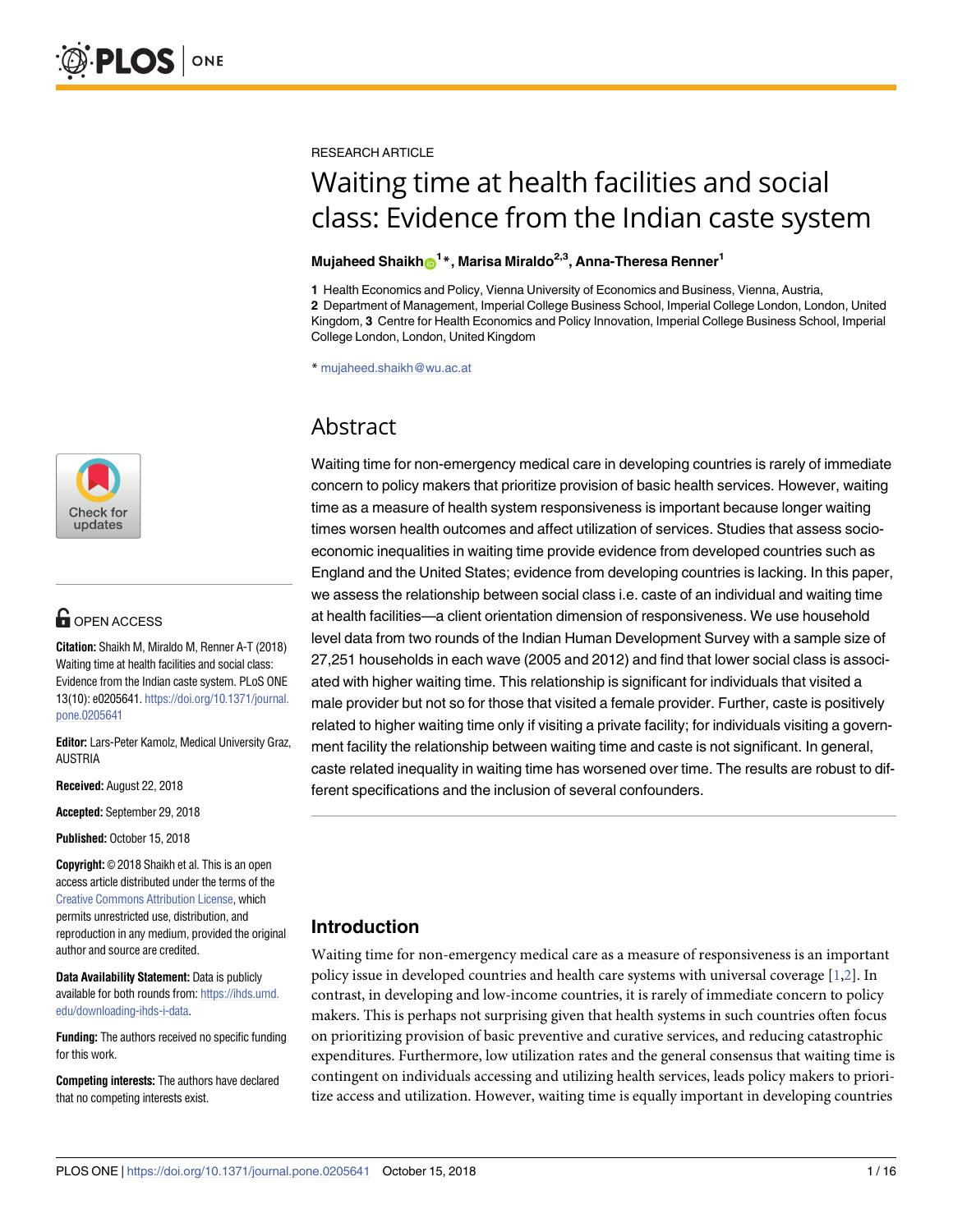<span id="page-1-0"></span>because longer waiting times might worsen health outcomes, reduce treatment benefits, and negatively affect desire to visit health facilities subsequently [\[3\]](#page-14-0).

High waiting times might exist due to limited supply side factors such as low density of medical staff and sparsely located health facilities, or as demand rationing mechanism [[4](#page-14-0)]. In either case the distribution of waiting times across different sub-groups of the population might generate inequalities of access, utilization and health outcomes. If rationing is based on factors other than clinical need such as ability to pay, education or race, it has detrimental equity implications. Socio-economically disadvantaged groups often have poor health. If waiting time not only directly affects health through delayed utilization, but also reduces future utilization, the foregone care, further aggravates the divide in health status between the socioeconomic advantaged and disadvantaged groups. Furthermore, the impact of the opportunity cost of waiting longer (foregone earnings for example) may be much higher for socio-economically disadvantaged individuals.

In this paper, we assess waiting time at health facilities (for outpatient services) in India and how it relates to an important determinant of socio-economic class in India, the caste of an individual. The caste system is a 3000 year old hierarchical system which divides the Indian population into different social classes (initially four that later extended to five). The spot at the top of the hierarchy is taken by the 'Brahmins' and the lowest category are the so-called 'Ati-Sudras' or the 'Untouchables'. The official caste divisions that exist now are slightly different and the available data simplify the task of dividing them into Brahmins, Forward caste, Other backward castes (OBC), Scheduled castes (SC), Scheduled tribes (ST), and Other castes. The data section describes each of these categories in more detail.

We focus on caste-based differences in waiting time in this paper for several reasons. First, caste is seen as a strong determinant of social class, occupation, exclusion and exploitation in India, even more so than income [\[5](#page-14-0)]. Caste is crucial in determining individual outcomes in almost all spheres of life [\[6](#page-14-0)]. It affects several aspects of an individual's life–restrains upward mobility, reduces education opportunities, affects work and income, dictates residence and living conditions, and in some parts of the country even restricts access to the most basic rights such as access to clean drinking water. Second, the government of India initiated several affirmative actions to specifically reduce caste-based inequalities and provide everyone with equal opportunity–one can argue that this has led to positive discrimination [\[7\]](#page-14-0). However, even today, 68 years after independence, caste-based discrimination can be observed in both rural and urban parts of the country. A few studies analyze the relationship between caste and health outcomes and report higher mortality rates and lower life expectancy, lower subjective health status, greater financial burden of health care, lower immunization rates, and lower utilization among lower castes. Some have found inequalities in access to health services and health services utilization measures such as immunization and use of preventive and maternal service  $[6,8-12]$ . Third, evidence suggests that even in the most egalitarian societies in India significant inter-caste disparities still exist [\[7](#page-14-0)]. And finally, while it may seem that caste is a phenomenon unique to India, this paper is relevant to other developing countries which have multiple minority groups—e.g. China with groups other than the Han Chinese population, different tribal groups within the African regions, different religious minorities within a religion such as Sunnis and Shias within Islam.

While there are several studies that assess the extent and determinants of inequality in utilization and health outcomes (e.g.  $[13-22]$ ) there are relatively fewer studies that assess this in terms of a responsiveness measure such as waiting time (e.g.  $[23-27]$  $[23-27]$  $[23-27]$ ). Most studies that assess socio-economic inequalities in waiting time provide evidence from developed countries such as England, Australia and the United States but do not focus on developing countries where waiting times might impact the population more severely [[2](#page-14-0)]. Further, while fixed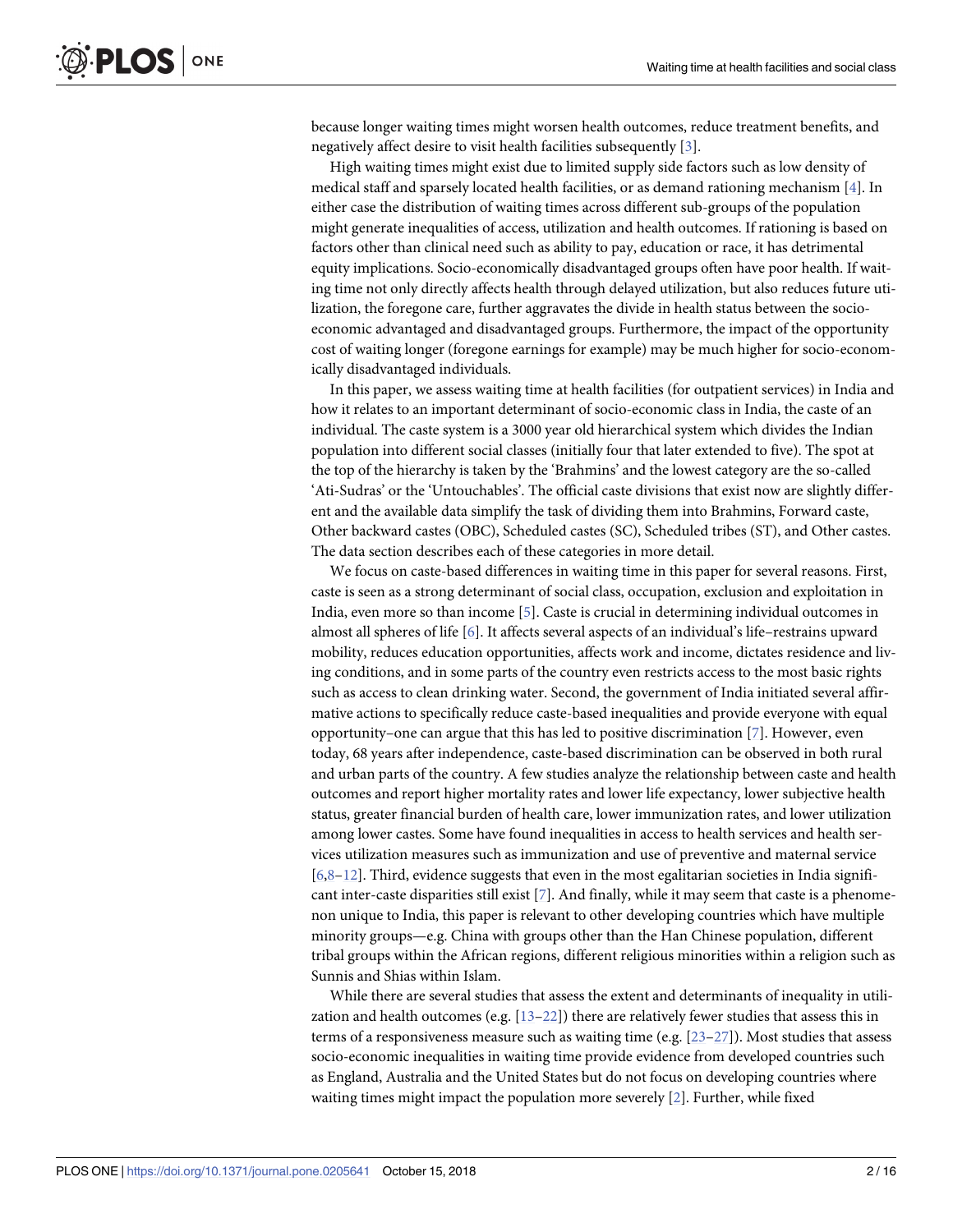<span id="page-2-0"></span>characteristics such as race, ethnicity and gender of patients have received substantial attention in the utilization, health and social outcomes literatures (e.g.  $[14,15,17,28]$  $[14,15,17,28]$  $[14,15,17,28]$  $[14,15,17,28]$ ) they have received relatively little attention in the assessment of the determinants of waiting times and other aspects of health systems responsiveness.

We add to the above literature by focusing on an important client orientation dimension of health system responsiveness. Assessment of racial/ethnic disparities in terms of non-clinical measures has largely focused on the US context (e.g. [\[29–31](#page-15-0)]). However, such non-need characteristics as determinants of responsiveness may well extend to both developed and developing countries where not only minority ethnic groups may face discrimination, but also different minority groups within the same ethnicity may face discrimination.

To this end, we use household level data with a sample size of 27,251 households in each round (2005 and 2011) of the Indian Human Development Survey (henceforth IHDS) and assess how caste relates with waiting time in the two rounds. We compare the relationship between waiting time and caste between the two rounds and assess heterogeneity in this relationship by provider gender and by provider type i.e. government versus private facilities. This is the first paper to the best of our knowledge that presents evidence on social class based differences in waiting time from a developing country. The results are informative especially to those countries, which have multiple minority groups and provide further motivation to conduct such studies within these countries and address such grievances if true universal coverage is the larger aim.

The paper proceeds as follows. In sections 2 and 3 we present the data and empirical methods, respectively. Section 4 presents the results and section 5 the concluding remarks.

#### **Methods**

#### **Data**

We use household data from two waves of the IHDS [[32](#page-15-0), [33](#page-15-0)]; the first wave was conducted in 2004–05 and the second wave that re-interviewed most of the previous households was conducted in 2011–12. The interviews are conducted at the household level typically with the head of the household.

The IHDS is a nationally representative survey. The collected data and detailed information is publicly available from: [https://ihds.umd.edu/.](https://ihds.umd.edu/) 41,554 households were interviewed in the first round, in both urban and rural areas across several states, districts, and villages in India. Almost 83% of these households were re-interviewed in the second round. We include only those households in the analysis that are observed in both rounds since this allows us to assess changes in caste-based differences in waiting time from 2005 to 2012 within the same entity. Households that were new additions in the second round and households that split from the focal household were excluded from the analysis. Further, observations with missing values on one or more of the relevant variables for the analysis were excluded leading to a final sample size of 27,251 households in each wave.

The survey contains different modules and was translated into 13 Indian languages. The sample was drawn using stratified random sampling. The large sample size lends us the advantage of analyzing different segments of the population besides other advantages of power and precision [\[32\]](#page-15-0). The IHDS is the only national survey in India that provides detailed information on income, education, health and well-being and most importantly, information on health facilities [\[32\]](#page-15-0). Therefore, it provides us with a unique opportunity to assess caste-based disparities in health-related variables.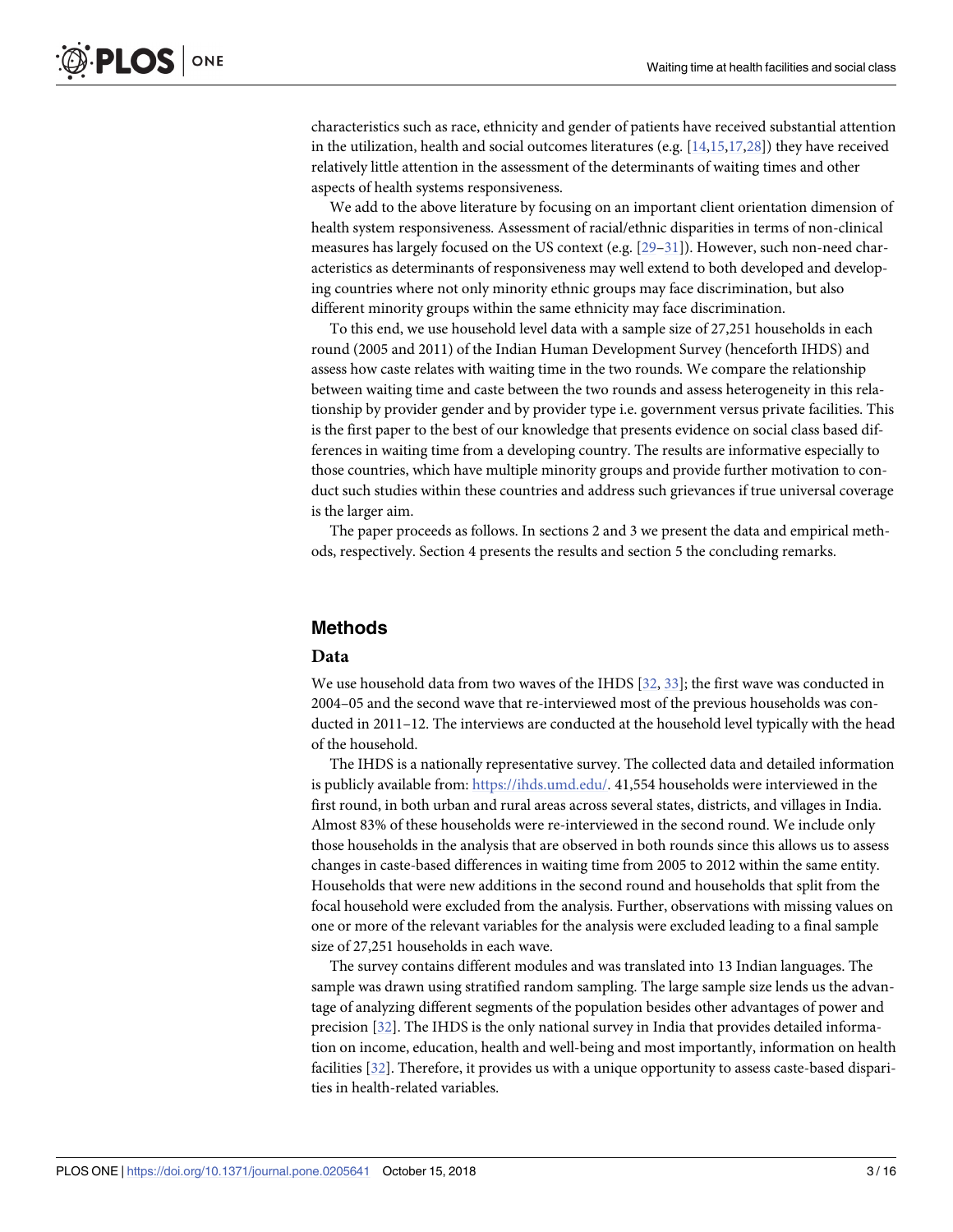#### <span id="page-3-0"></span>**Variable description**

We describe the relevant variables next; [Table](#page-4-0) 1 shows descriptive statistics for all the variables included in the analysis for both rounds, respectively.

#### **Caste**

As mentioned early on, the Indian populace can be divided into different social classes based on caste. Caste is primarily a Hindu phenomenon; however, it may be relevant for a very small proportion of individuals from other religions that, among other reasons, may either be converts or have occupations that were specific to a caste and might wish to retain eligibility for affirmative schemes. We control for religion in our analysis and in robustness tests also exclude religions other than Hindu. Officially, and in the survey the caste variable provides us with six categories. Brahmins are considered the uppermost class followed by the Forward class that is not eligible for any affirmative schemes but are not classified as Brahmins either. The next three classes (OBC, SC and ST) are somewhat less distant in terms of social hierarchy but nevertheless are eligible for government schemes and reservations. For example, scheduled castes were former untouchable castes while the scheduled tribes are economically and socially marginalized [[7](#page-14-0)]. The final group is all others that do not report any of the former caste groups. We keep Brahmins as the reference category throughout the analysis and compare outcomes with respect to this group.

It is important to note that in the first round of the survey, the 'Forward caste' category did not exist, thus there were only five caste categories. In the second round however, 'Forward caste' was included as an additional category. We assume that individuals that chose 'Forward' in the latter round, reported 'Other' in the first round due to lack of the 'Forward caste' option in the first round. For data comparability between the two rounds, we therefore include the additional category 'Forward caste' in the first round for such respondents. OBCs and SCs consist of 40 and 22 percent of the total sample in both rounds, respectively. The Forward caste is the next largest group (17 percent and 23 percent in round one and two, respectively) followed by Scheduled tribes (8 percent in both rounds). Brahmins compose about 5 percent of the sample in both waves. Note that the descriptive statistics show that there is no variation across rounds in the proportion of people belonging to a particular caste for almost all categories. However, for some we do observe slight differences due to people reporting different caste categories in round 1 and 2. While it is plausible to presume that individuals could theoretically change caste, we perform a sensitivity analysis by excluding such observations from the regressions. The results are robust to this. These proportions are similar to the ones reported by others and representative of the Indian population [\[6,7\]](#page-14-0).

#### **Waiting time**

Waiting time is reported in minutes for outpatient services only. In the survey respondents are asked different questions related to quality of care at the health facility in their last visit, for a minor illness for themselves or their children. Within these questions, respondents are asked about waiting time that is measured by how long they usually have to wait at the facility they visited. The descriptive statistics in [Table](#page-4-0) 1 show that the average waiting time increased from 22 minutes in round one to 29 minutes in round two (t-statistic = -25.24, p *<* 0.0001); 10 percent report no waiting time (i.e. 0 minutes) in round one which decreased to 6 percent in round two. [Fig](#page-5-0) 1 shows the distribution of waiting time in both rounds. It becomes evident that the distribution is highly left-skewed with a majority of respondents reporting a waiting time below 200 minutes (99.7 percent in round 1 and 99.5 percent in round 2).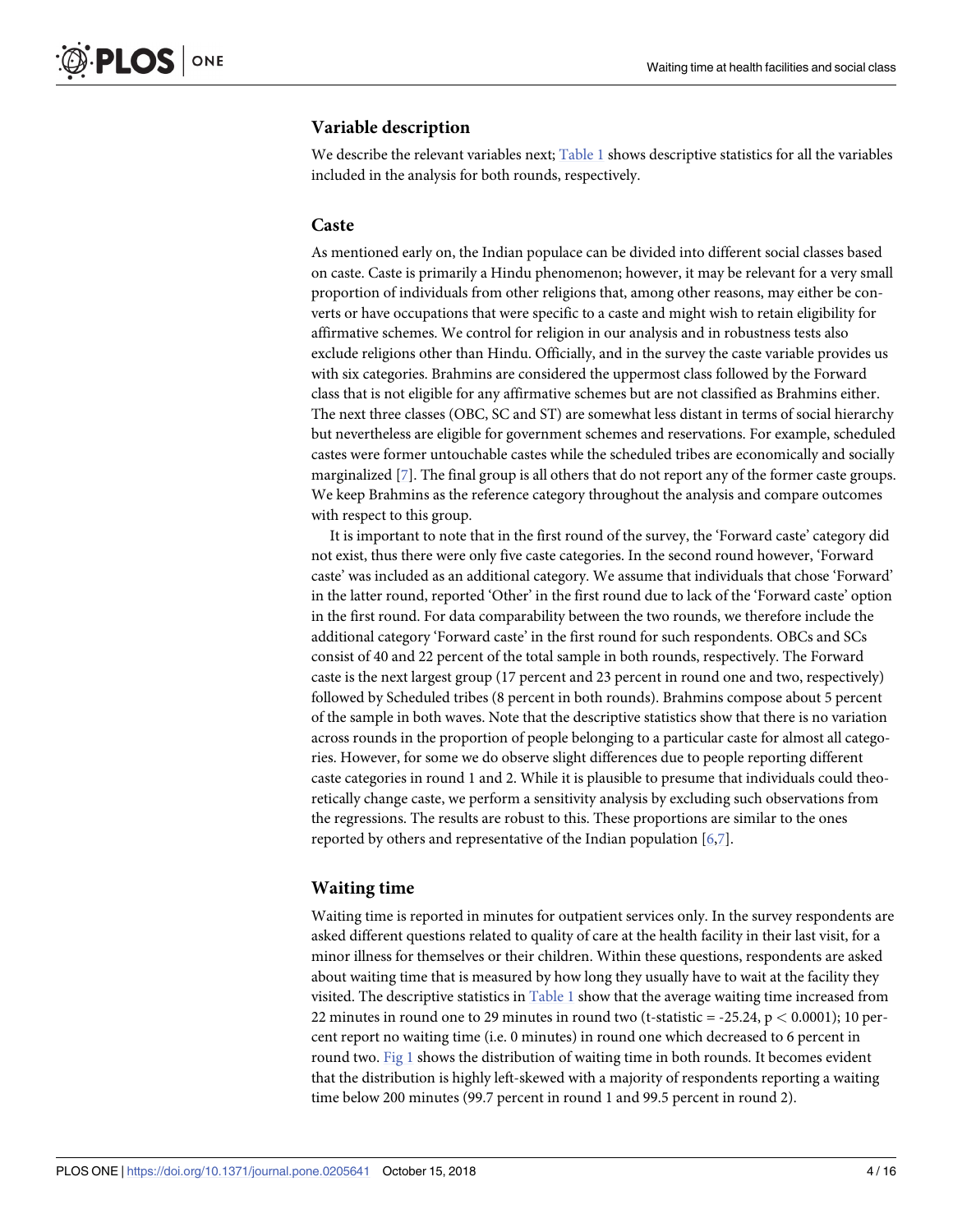#### <span id="page-4-0"></span>**[Table](#page-3-0) 1. Summary statistics.**

|                                    | Round 1  |                |               |              |                  |          |        |  |
|------------------------------------|----------|----------------|---------------|--------------|------------------|----------|--------|--|
|                                    | Total    | Brahmin        | Forward caste | OBC          | SC               | ST       |        |  |
| Observations                       | 27,251   | 1,474          | 4,571.00      | 10,910       | 5,896            | 2,082    | 2,318  |  |
| Percentage of total                | 100      | 5.4            | 16.8          | 40.0         | 21.6             | 7.6      | 8.5    |  |
| <b>Waiting time</b>                |          |                |               |              |                  |          |        |  |
| Waiting time (minutes)             | 21.82    | 18.53          | 22.16         | 21.78        | 23.14            | 19.18    | 22.47  |  |
| Any waiting time (share)           | 0.90     | 0.84           | 0.89          | 0.91         | 0.90             | 0.85     | 0.92   |  |
| Conditional waiting time (minutes) | 24.25    | 22.05          | 24.82         | 23.85        | 25.62            | 22.45    | 24.31  |  |
| Sociodemographic factors           |          |                |               |              |                  |          |        |  |
| No schooling (share)               | 0.21     | 0.04           | 0.13          | 0.20         | 0.30             | 0.38     | 0.17   |  |
| Primary school (share)             | 0.15     | 0.06           | 0.11          | 0.16         | 0.18             | 0.19     | 0.14   |  |
| Secondary school (share)           | 0.38     | 0.36           | 0.38          | 0.40         | 0.35             | 0.31     | 0.41   |  |
| Above secondary school (share)     | 0.26     | 0.55           | 0.39          | 0.23         | 0.17             | 0.12     | 0.29   |  |
| Household income (median Rs.)      | 51428.37 | 58,424.35      | 47,300        | 28,880.46    | 24,775.82        | 21,204.5 | 42,000 |  |
| Rural (share)                      | 0.69     | 0.53           | 0.63          | 0.70         | 0.75             | 0.88     | 0.56   |  |
| Type of minor illness              |          |                |               |              |                  |          |        |  |
| Fever (share)                      | 0.55     | 0.51           | 0.50          | 0.56         | 0.57             | 0.60     | 0.50   |  |
| Cough/cold (share)                 | 0.11     | 0.12           | 0.14          | 0.10         | 0.11             | 0.10     | 0.11   |  |
| Diarrhoea (share)                  | 0.05     | 0.04           | 0.05          | 0.05         | 0.05             | 0.07     | 0.05   |  |
| Other (share)                      | 0.29     | 0.33           | 0.31          | 0.30         | 0.27             | 0.23     | 0.34   |  |
| Religion                           |          |                |               |              |                  |          |        |  |
| Hindu (share)                      | 0.81     | 1.00           | 0.63          | 0.85         | 0.91             | 0.79     | 0.59   |  |
| Muslim (share)                     | 0.12     | 0.00           | 0.23          | 0.12         | 0.01             | 0.00     | 0.30   |  |
| Christian (share)                  | 0.03     | 0.00           | 0.05          | 0.01         | 0.02             | 0.08     | 0.06   |  |
| Sikh (share)                       | 0.03     | 0.00           | 0.07          | 0.01         | 0.04             | 0.00     | 0.04   |  |
| Buddhist (share)                   | 0.01     | 0.00           | 0.00          | 0.00         | 0.03             | 0.01     | 0.00   |  |
| Jain (share)                       | 0.00     | 0.00           | 0.01          | 0.00         | 0.00             | 0.00     | 0.01   |  |
| Tribal (share)                     | 0.01     | 0.00           | 0.00          | 0.00         | 0.00             | 0.11     | 0.00   |  |
| Others (share)                     | 0.00     | 0.00           | 0.00          | 0.00         | 0.00             | 0.00     | 0.00   |  |
| None (share)                       | 0.00     | 0.00           | 0.00          | 0.00         | 0.00             | 0.00     | 0.00   |  |
| Health care provider               |          |                |               |              |                  |          |        |  |
| Female (share)                     | 0.149    | 0.13           | 0.14          | 0.15         | 0.15             | 0.15     | 0.16   |  |
| Government provider (share)        | 0.295    | 0.27           | 0.26          | 0.28         | 0.32             | 0.41     | 0.30   |  |
|                                    |          |                |               | Round 2      |                  |          |        |  |
|                                    | Total    | <b>Brahmin</b> | Forward caste | OBC          | SC               | ST       | Other  |  |
| <b>Observations</b>                | 27,251   | 1,452          | 6,158         | 11,063       | 5,993            | 2,159    | 426    |  |
| Percentage of total                | 100      | 5.3            | 22,6          | 40.6         | 22               | 7.9      | 1.5    |  |
| <b>Waiting time</b>                |          |                |               |              |                  |          |        |  |
| Waiting time (minutes)             | 28.62    | 25.30          | 29.41         | 28.23        | 30.33            | 24.71    | 34.41  |  |
| Any waiting time (share)           | 0.94     | 0.91           | 0.95          | 0.94         | 0.95             | 0.93     |        |  |
| Conditional waiting time (minutes) | 30.34    | 27.79          | 30.90         | 29.98        | 32.09            | 26.45    | 34.90  |  |
| Sociodemographic factors           |          |                |               |              |                  |          |        |  |
| No schooling (share)               | 0.17     | 0.04           | 0.10          | 0.24<br>0.17 |                  | 0.30     | 0.14   |  |
| Primary school (share)             | 0.14     | 0.06           | 0.10          | 0.14         | 0.16<br>0.18     |          | 0.13   |  |
| Secondary school (share)           | 0.36     | 0.31           | 0.34          | 0.38         | 0.36<br>0.32     |          | 0.38   |  |
| Above secondary school (share)     | 0.33     | 0.59           | 0.46          | 0.31         | 0.24             | 0.20     | 0.35   |  |
| Household income (median Rs.)      | 77,300   | 118,897.5      | 103,470       | 73,630       | 68,600           | 51,000   | 90,650 |  |
| Rural (share)                      | 0.66     | 0.54           | 0.59          | 0.66         | $0.71\,$<br>0.86 |          | 0.59   |  |

(*Continued*)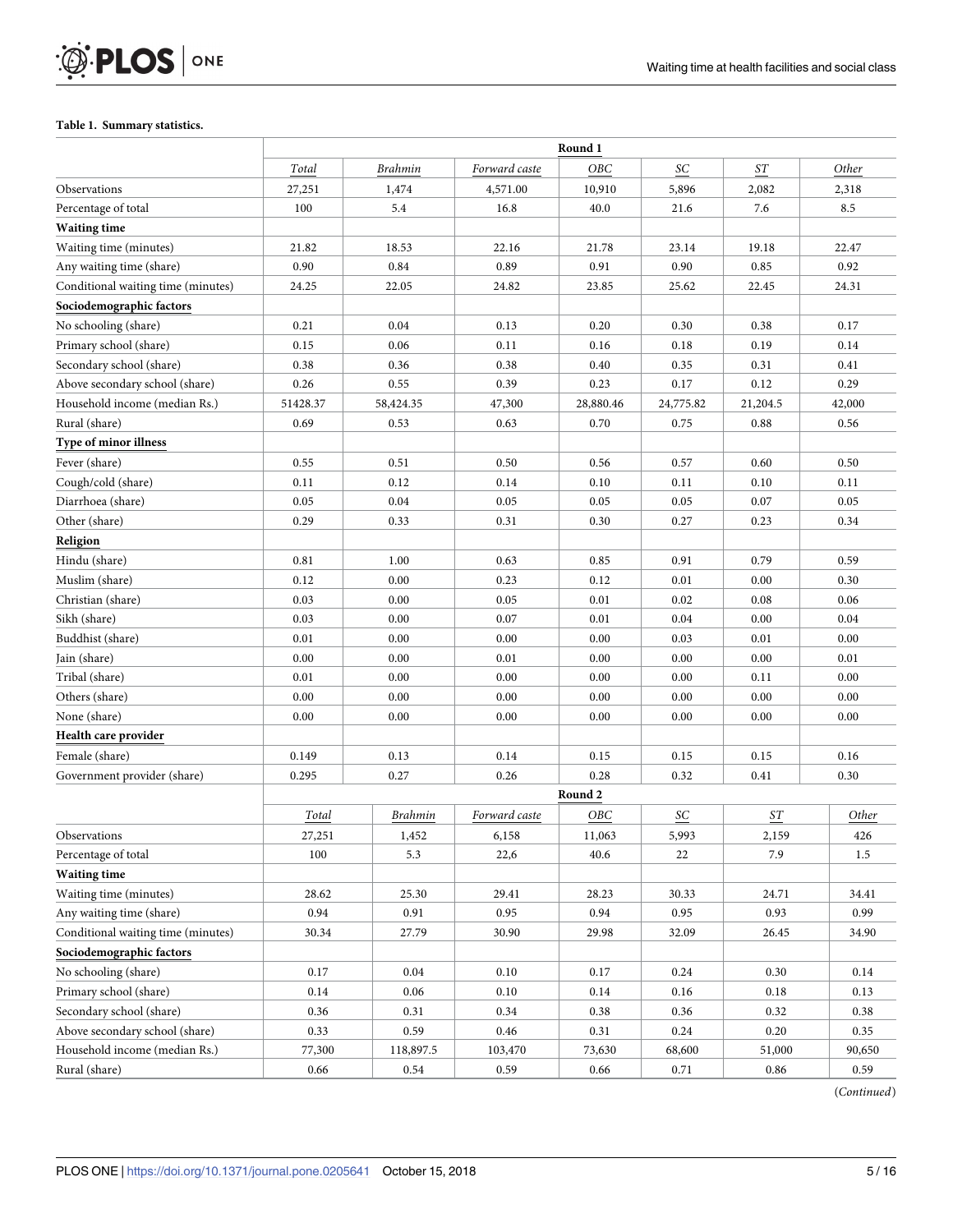#### **Table 1.** (Continued)

<span id="page-5-0"></span>PLOS ONE

| Type of minor illness       |      |      |      |      |      |      |      |
|-----------------------------|------|------|------|------|------|------|------|
| Fever (share)               | 0.65 | 0.67 | 0.61 | 0.66 | 0.68 | 0.62 | 0.62 |
| Cough/cold (share)          | 0.09 | 0.08 | 0.11 | 0.08 | 0.09 | 0.11 | 0.11 |
| Diarrhoea (share)           | 0.03 | 0.03 | 0.03 | 0.03 | 0.03 | 0.03 | 0.03 |
| Other (share)               | 0.23 | 0.22 | 0.25 | 0.23 | 0.21 | 0.24 | 0.25 |
| Religion                    |      |      |      |      |      |      |      |
| Hindu (share)               | 0.82 | 0.99 | 0.68 | 0.82 | 0.92 | 0.81 | 0.54 |
| Muslim (share)              | 0.12 | 0.00 | 0.21 | 0.15 | 0.01 | 0.01 | 0.36 |
| Christian (share)           | 0.03 | 0.00 | 0.04 | 0.02 | 0.02 | 0.10 | 0.08 |
| Sikh (share)                | 0.03 | 0.00 | 0.06 | 0.01 | 0.04 | 0.00 | 0.00 |
| Buddhist (share)            | 0.01 | 0.00 | 0.00 | 0.00 | 0.02 | 0.01 | 0.01 |
| Jain (share)                | 0.00 | 0.00 | 0.01 | 0.00 | 0.00 | 0.00 | 0.01 |
| Tribal (share)              | 0.00 | 0.00 | 0.00 | 0.00 | 0.00 | 0.06 | 0.00 |
| Others (share)              | 0.00 | 0.00 | 0.00 | 0.00 | 0.00 | 0.01 | 0.00 |
| None (share)                | 0.00 | 0.00 | 0.00 | 0.00 | 0.00 | 0.00 | 0.00 |
| Health care provider        |      |      |      |      |      |      |      |
| Female (share)              | 0.16 | 0.12 | 0.16 | 0.17 | 0.15 | 0.14 | 0.37 |
| Government provider (share) | 0.31 | 0.28 | 0.28 | 0.30 | 0.34 | 0.41 | 0.42 |

<https://doi.org/10.1371/journal.pone.0205641.t001>

Average waiting time for all caste categories increased from round one to round two with a statistically significant difference in the waiting time for each caste between the two waves (see Table A in S1 [Appendix\)](#page-13-0). [Fig](#page-6-0) 2 shows waiting time by caste categories for both rounds with the corresponding confidence intervals (95% CI). Within each wave, Brahmins on average





<https://doi.org/10.1371/journal.pone.0205641.g001>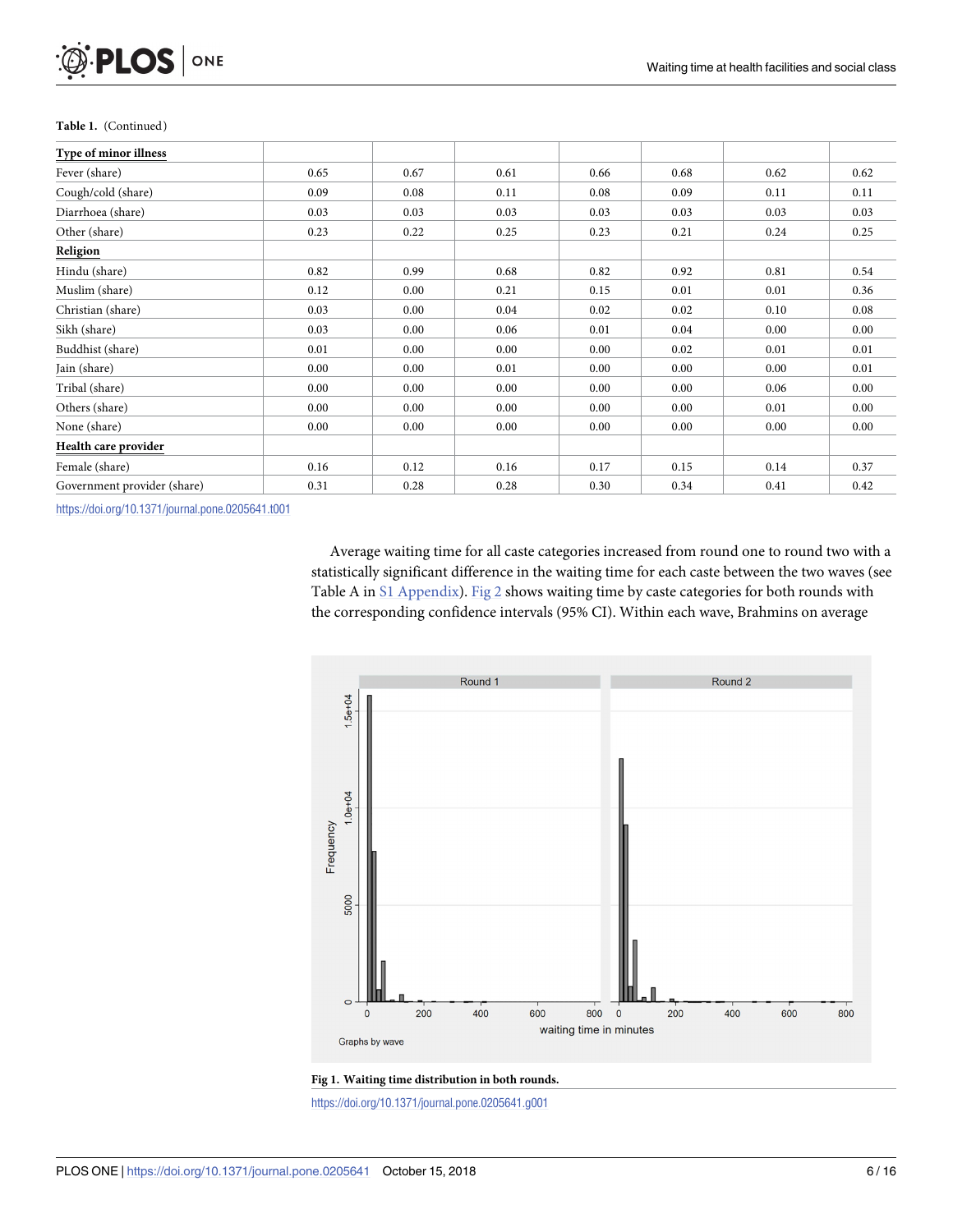<span id="page-6-0"></span>

**[Fig](#page-5-0) 2. Average waiting time by caste categories.**

<https://doi.org/10.1371/journal.pone.0205641.g002>

have lower waiting times compared to the other castes. The difference in waiting time is statistically significant between Brahmins and all other castes in both rounds, with the exception of STs. Overall, the differences in the average waiting times between other castes are not as stark and consistently significant as the difference between Brahmins and all other castes. Table B in S1 [Appendix](#page-13-0) shows the comparison between the waiting times of all castes using Bonferroni adjusted multiple comparison testing. Similarly, the percentage of respondents reporting no waiting time at all is the highest for Brahmins in both rounds (16 and 9 percent, respectively).

### **Control variables**

Social class has been found to be positively associated with income and education which are also important determinants of how physicians and health workers respond to patients [\[5,7](#page-14-0)[,34,35\]](#page-15-0). We therefore control for household income and education level. The data for income comes from the 'HH INCOME' variable provided within the IHDS that represents the household annual income in Rupees. Despite careful collection of over 50 sources of income, measurement error cannot be ruled out (see Desai et al., 2010 for a detailed description of the sources of error in measuring income) [\[5](#page-14-0)]. The education variable is proxied by the highest education level achieved by an adult member within the household. We categorize this into no education, primary, secondary, and higher secondary education. As mentioned earlier (footnote 2), although the caste system is mainly relevant to Hindus, we control for religion throughout the analysis. In addition, we include a control for place of residence (rural vs. urban) to account for differences in health care provision and supply-side constraints across more and less densely populated areas.

Finally, health need may also directly determine waiting time in that sicker individuals are prioritized compared to others. Concurrently, worse health may be associated with lower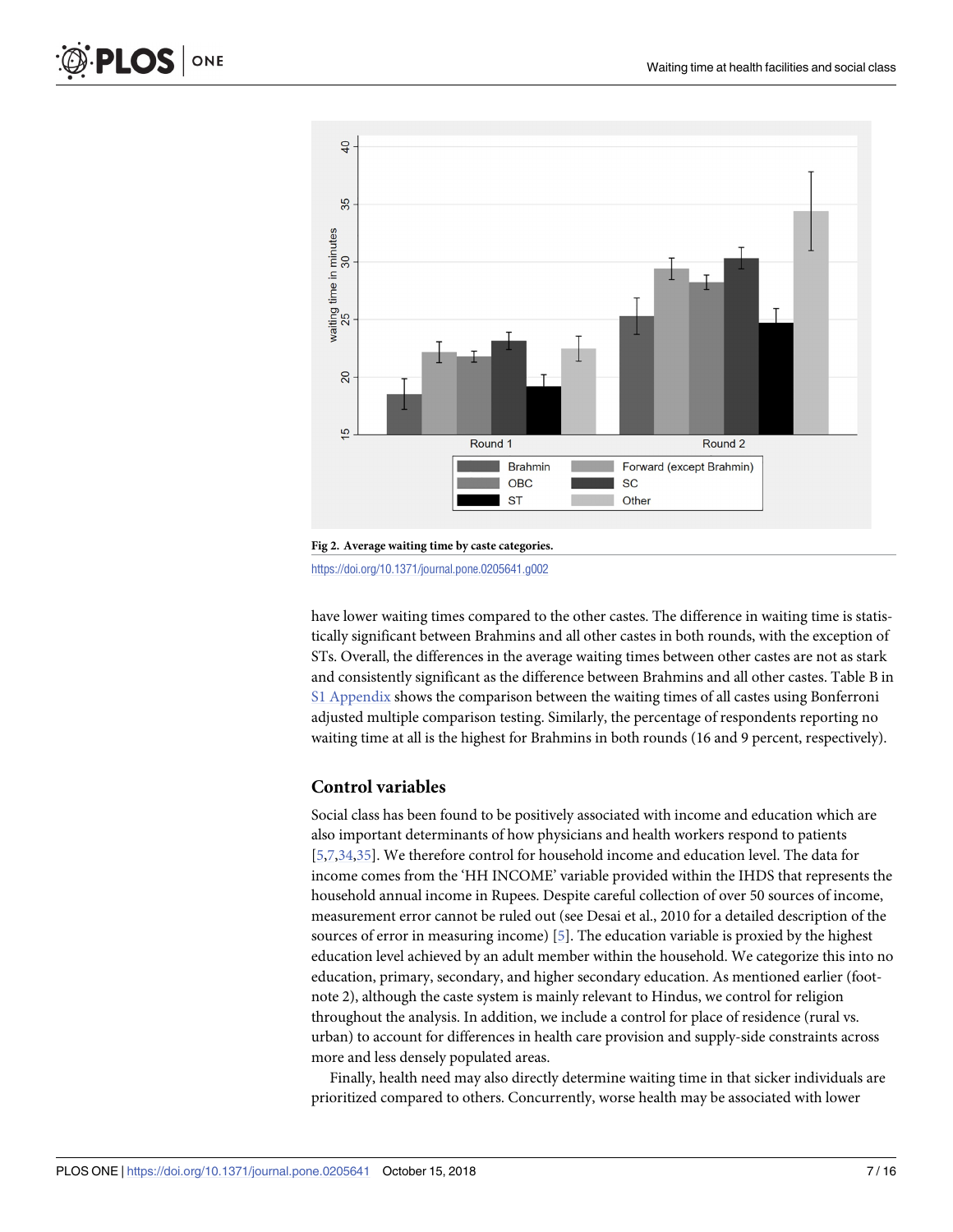<span id="page-7-0"></span>castes and may also be associated with the treatment meted out to individuals of lower castes [\[6,8–12,](#page-14-0)[36,37](#page-15-0)]. Therefore, severity of illness may lead to a downward bias in the estimates. In the IHDS, respondents report the type of minor illness for which they visited the health facility–i.e. fever, cough, cold, diarrhea and others. We use this information to construct dummy variables for illness type and include them in all regressions as controls.

### **Heterogeneity**

We also assess heterogeneity in two ways. Prior research argues that inherent bias or prejudice may exist from the provider's side giving rise to health inequalities. As such, physicians operate with prior beliefs, and characteristics such as gender, race or ethnicity form an important part of how providers feel for patients and even their medical decisions [\[38\]](#page-15-0). Patients also form expectations with regards to physician gender [\[39\]](#page-15-0). The literature on physician gender and patient care provides evidence that female physicians show lower implicit bias, engage in more patient centered approaches and communication, and lead to more participatory patient visits [\[31,40–42](#page-15-0)]. We therefore assess differences in waiting time by gender of the provider at the health facility. While most respondents see a male health care worker, about 15 and 16 percent see a female health care worker in the two rounds, respectively. We excluded a small fraction of individuals that see both a male and female provider.

We also consider the type of provider consulted, i.e. public or private health facility. The type of provider is a dummy variable where one corresponds to seeing a Public provider defined as 'a government doctor or nurse', and zero corresponds to seeing a private provider i.e. 'a government doctor or nurse in private, private doctor or nurse, chemists or other healers.' The fraction of respondents visiting a government facility is almost the same in both the rounds (approx. 30 percent).

[Fig](#page-8-0) 3 shows the average waiting time by caste and provider gender for each round along with the 95% CI. Waiting time on average is significantly lower with male providers compared with female providers in both rounds. In the first round, when seen by a male provider we observe significant differences in waiting times between Brahmins and all other castes except STs. In the second round, we again observe significant differences between Brahmins and all other castes, except OBCs and STs. For patients seen by female providers however, there are no significant differences in waiting times between Brahmins and other castes in both rounds of the survey.

Similarly, [Fig](#page-8-0) 4 shows average waiting time by caste and type of facility visited for each round along with the 95% CI. Waiting times are higher in public than private facilities for each caste in both rounds with waiting times for each facility type increasing from round one to round two. [Fig](#page-8-0) 4 shows that there are significant differences in waiting times between Brahmins and other castes within the private sector in both rounds (with the exception of STs). There are no statistically significant differences though within the public sector in the first round; in the second round there is a significant difference only between Brahmins and SCs.

#### **Statistical analysis**

We are interested in the relationship between caste and waiting time. Our dependent variable of interest is 'caste' which is categorical with the reference category being 'Brahmins' in all the regressions. We also control for religion, household income, education, place of residence (rural vs. urban) and illness type. All variables are categorical with the exception of income. Observations with missing values in one of the two waves are excluded since we are interested in following the outcome variable for the same households. Moreover, caste is time-invariant hence a regression model using within- variation is not feasible. The actual dependent variable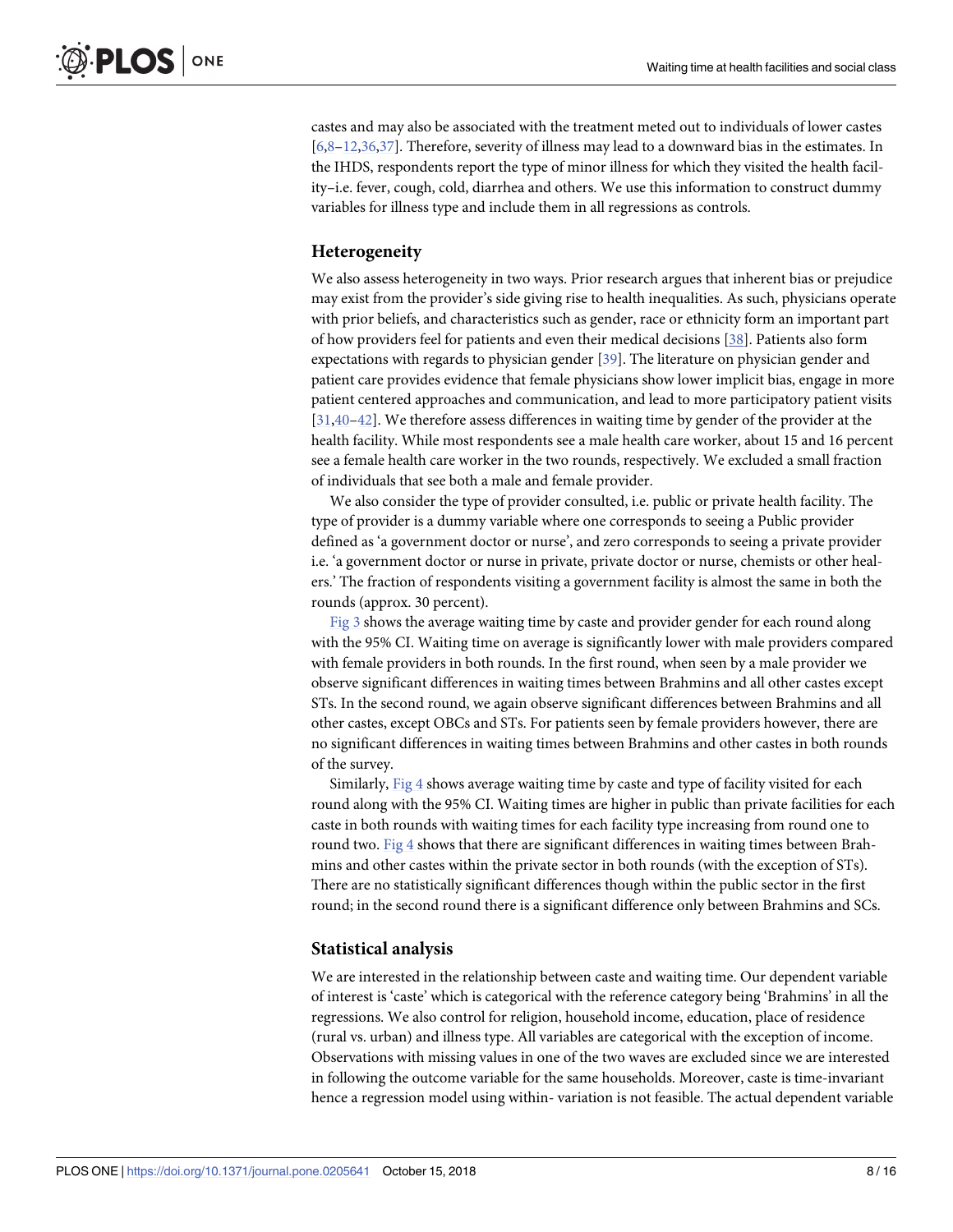<span id="page-8-0"></span>

**[Fig](#page-7-0) 3. Average waiting time by caste and provider gender.**

<https://doi.org/10.1371/journal.pone.0205641.g003>





<https://doi.org/10.1371/journal.pone.0205641.g004>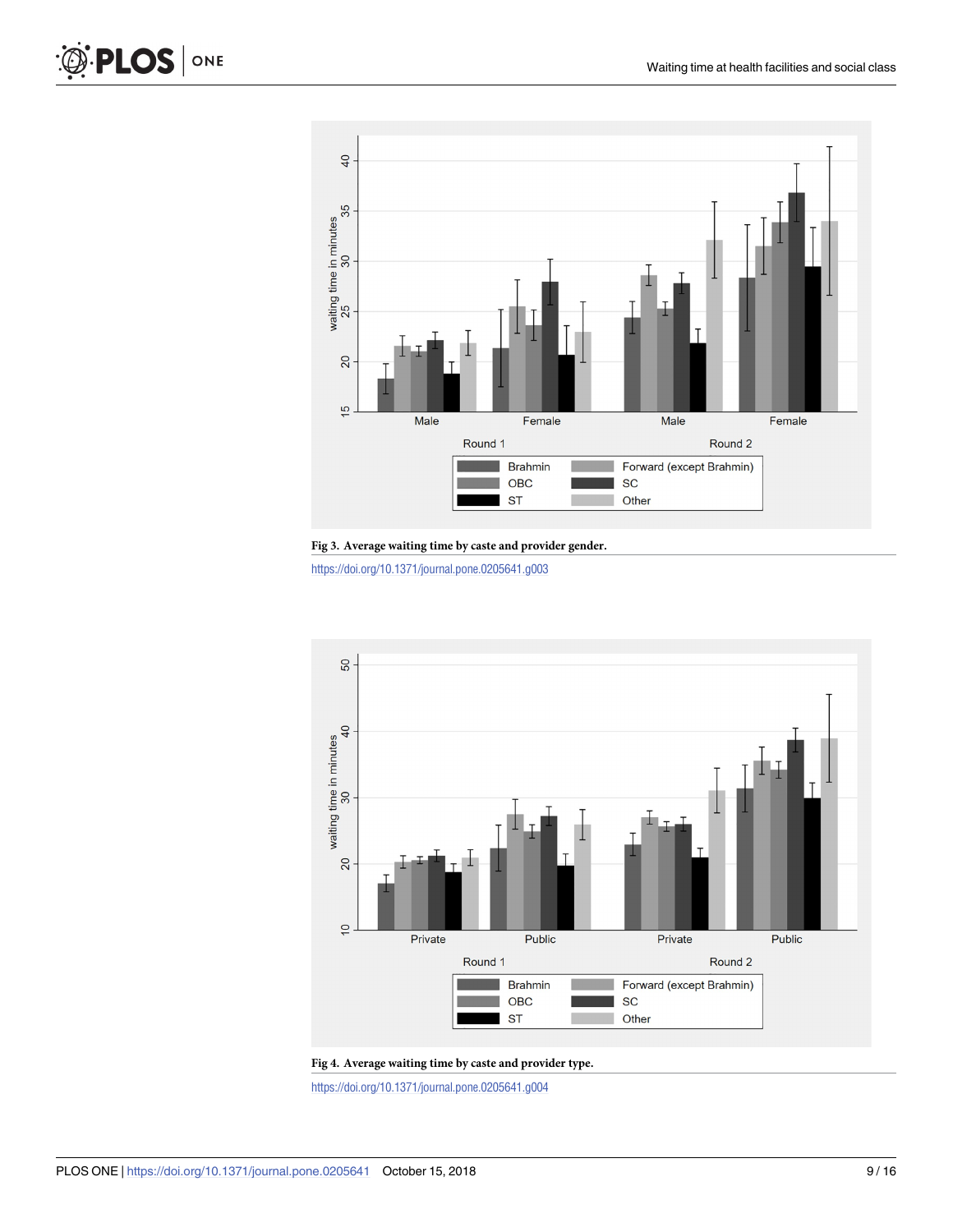<span id="page-9-0"></span>in our analysis is waiting time at a health care facility and therefore restricted to nonnegative integers. However, we employ two different regression models. In a first step, we generate a binary indicator that equals 1 if the respondent reports a waiting time above zero i.e. any waiting time at all; it equals 0 if the respondent reports zero waiting time i.e. did not have to wait at all. We estimate

 $wait<sub>i</sub>ime<sub>b</sub>in<sub>i</sub> = \alpha + \beta_1$  *caste*<sub>i</sub> +  $\beta_2$  *religion*<sub>i</sub> +  $\beta_3$ log(*income*<sub>i</sub>) +  $\beta_4$  *education*<sub>i</sub> +  $\beta_5$  *rural*<sub>i</sub>  $+ \beta_6$  *illness*<sub>i</sub> + *u*<sub>i</sub>

$$
wait_{t}ime_{b} in = \begin{cases} 1 \text{ if } wait_{t}ime_{b} in > 0 \\ 0 \text{ if } wait_{t}ime_{b} in \leq 0 \end{cases}
$$

using a logit regression (marginal effects reported in results) with the binary waiting time variable as the dependent variable. Index *i* refers to the responding individual in the household, typically the head of the household. In a second step we use waiting time in minutes, which is not equidispersed as the (conditional) mean is smaller than the (conditional) variance, as the dependent variable. To account for over-dispersion and non-linearity we apply a negative binomial model with robust standard errors. Specifically, we estimate

*wait<sub>i</sub> ime<sub>i</sub>* = 
$$
\alpha + \beta_1
$$
 *case<sub>i</sub>* +  $\beta_2$  *religion<sub>i</sub>* +  $\beta_3$  *log(income<sub>i</sub>)* +  $\beta_4$  *eduction<sub>i</sub>* +  $\beta_5$  *rural<sub>i</sub>* +  $\beta_6$  *illness<sub>i</sub>* +  $e_i$ 

We also assess heterogeneity in the results by conducting sub-sample analysis by provider gender and provider type as mentioned earlier. The regressions are estimated for round 1 and 2 separately to assess how the relationship between caste and waiting time evolves between 2005 and 2012. All regressions are clustered at the household level.

#### **Results**

Columns 1 and 2 of [Table](#page-10-0) 2 show results of the relationship between caste and the waiting time dummy for round 1 and round 2 of the IHDS. Overall, in both rounds, relative to Brahmins, all other castes are positively and significantly related (p *<* 0.0001) to experiencing any waiting time (except STs). In round 1, an individual belonging to the 'Forward caste' is 4 percentage points more likely to experience waiting time than a Brahmin (p *<* 0.0001). Similarly, an individual belonging to another backward caste or scheduled caste is 6 percentage points more likely to experience any waiting time than a Brahmin (p *<* 0.0001). The likelihood of experiencing any waiting time relative to 'Brahmins' is the highest for 'Other' castes (7 percentage points)  $(p < 0.0001)$ . Considering that the baseline probability of having waiting time in round 1 is 90 percent, these marginal effects are sizeable. The same results are observed for round 2, i.e. relative to Brahmins all other castes have a higher likelihood of experiencing any waiting time (p *<* 0.0001). While the likelihood of experiencing any waiting time for 'Forward' caste and 'Other' caste is the same in magnitude, it is reduced to half of that of round 1 for 'Scheduled' and 'Other Backward' castes. Concurrently, the marginal effect for 'Scheduled Tribe' while insignificant in round 1 is now significant in round 2 at a 5 percent level. The baseline probability of having any waiting time in round 2 is 94 percent overall, indicating that the association is not only sizeable but the outcome itself has worsened from round 1 to round 2. Columns 3 and 4 of [Table](#page-10-0) 2 show results of the relationship between caste and the waiting time count variable for round 1 and round 2 of the IHDS. As expected, similar results are obtained using a negative binomial model, i.e. relative to 'Brahmins' all other castes are positively related to waiting time in minutes. For example, in round 1, 'Forward' and 'Other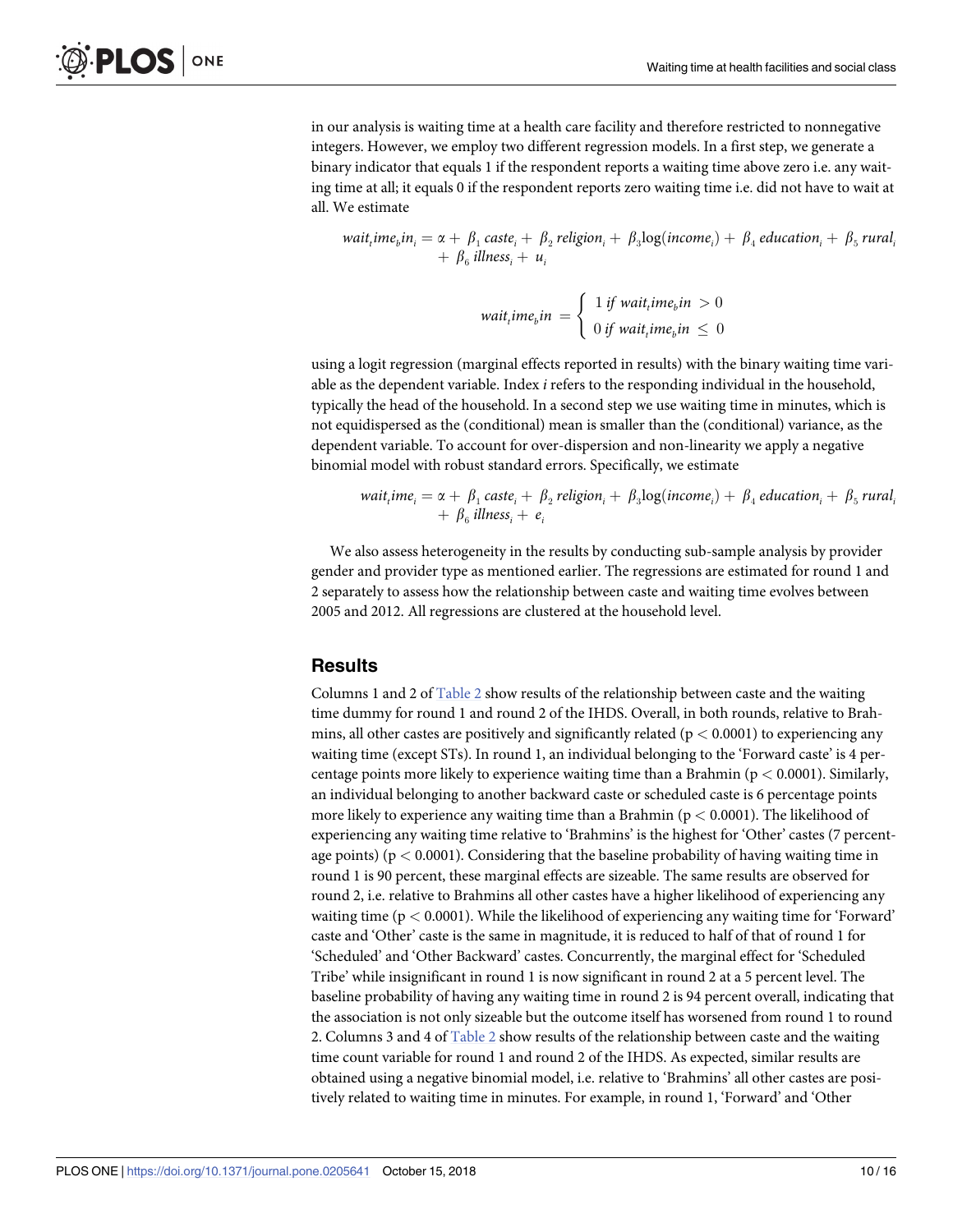<span id="page-10-0"></span>

| Dependent variable           |             | Waiting time dummy | Waiting time in minutes |             |  |  |
|------------------------------|-------------|--------------------|-------------------------|-------------|--|--|
|                              | Round 1     | Round 2            | Round 1                 | Round 2     |  |  |
|                              | (1)         | (2)                | (3)                     | (4)         |  |  |
| Caste (reference is Brahmin) |             |                    |                         |             |  |  |
| Forward (except Brahmin)     | $0.0401***$ | $0.0430***$        | $0.155***$              | $0.134***$  |  |  |
|                              | (0.010)     | (0.00803)          | (0.0417)                | (0.0348)    |  |  |
| Other backward caste         | $0.064***$  | $0.0318***$        | $0.147***$              | $0.0977***$ |  |  |
|                              | (0.00945)   | (0.00782)          | (0.0379)                | (0.0331)    |  |  |
| Scheduled caste              | $0.0569***$ | $0.0398***$        | $0.244***$              | $0.192***$  |  |  |
|                              | (0.00993)   | (0.00801)          | (0.0401)                | (0.0348)    |  |  |
| Scheduled tribe              | $-0.00153$  | $0.0208**$         | 0.0373                  | $-0.0590$   |  |  |
|                              | (0.0125)    | (0.00947)          | (0.0473)                | (0.0427)    |  |  |
| Other                        | $0.0660***$ | $0.0718***$        | $0.140***$              | $0.270***$  |  |  |
|                              | (0.0109)    | (0.00974)          | (0.0436)                | (0.0573)    |  |  |
| <b>Control variables</b>     | Yes         | Yes                | Yes                     | Yes         |  |  |
| Constant                     | $2.242***$  | $1.609***$         | $3.275***$              | $2.960***$  |  |  |
|                              | (0.2640)    | (0.3251)           | (0.0958)                | (0.0913)    |  |  |
| Observations                 | 27,244      | 27,224             | 27,251                  | 27,251      |  |  |

#### **[Table](#page-9-0) 2. Waiting time and caste.**

Notes: The models with waiting time dummy as dependent variable are estimated using a logit specification, the ones with waiting time in minutes as dependent variable are estimated using a negative binomial specification. The coefficients of the logit model are to be interpreted as marginal effects. Control variables include level of schooling, net household income, place of residence (rural or urban), type of minor illness, and religion. Robust standard errors in parentheses;

� p*<*0.1

<https://doi.org/10.1371/journal.pone.0205641.t002>

Backward' castes have 15 percent higher waiting times relative to 'Brahmins' (p *<* 0.0001), while scheduled castes experience as much as 24 percent higher waiting times (p *<* 0.0001). Overall, in round 2, the coefficients are lower for all castes with the exception of 'Other' castes but still significant (p *<* 0.0001 for 'Forward', 'Scheduled' castes and 'Others' and p = 0.003 for 'Other Backward' castes). For brevity, we do not show the tables with the full set of control variables, however, these are available from the authors upon request.

# **Heterogeneous effects**

We first present heterogeneity in the results by gender of the health care provider and then by type of provider (private or government).

Results in [Table](#page-11-0) 3 show the heterogeneity analysis by gender of provider for both round for the dummy variable and the count waiting time variable. The results are shown for round 1 and round 2 by provider gender and provider type. Columns 1 to 4 show results of the logit model by gender of provider. In both rounds, we find a positive and significant relationship of all castes (relative to 'Brahmins') and the waiting time dummy for individuals that see a male health care worker (p *<* 0.001) with the exception of 'Scheduled tribe' (p = 0.291). For female providers, the results are less consistent with insignificant coefficients in round 1 (except 'Scheduled caste',  $p = 0.009$ ) and positively significant coefficients in the second round (p *<*0.0001, except ST and others where p *<* 0.002). Columns 5 to 8 in [Table](#page-11-0) 3 show the results of the negative binomial regression with waiting time in minutes as the dependent variable. In both rounds, we find a positive and significant relationship between different castes (relative to

<sup>���</sup> p*<*0.01,

<sup>��</sup> p*<*0.05,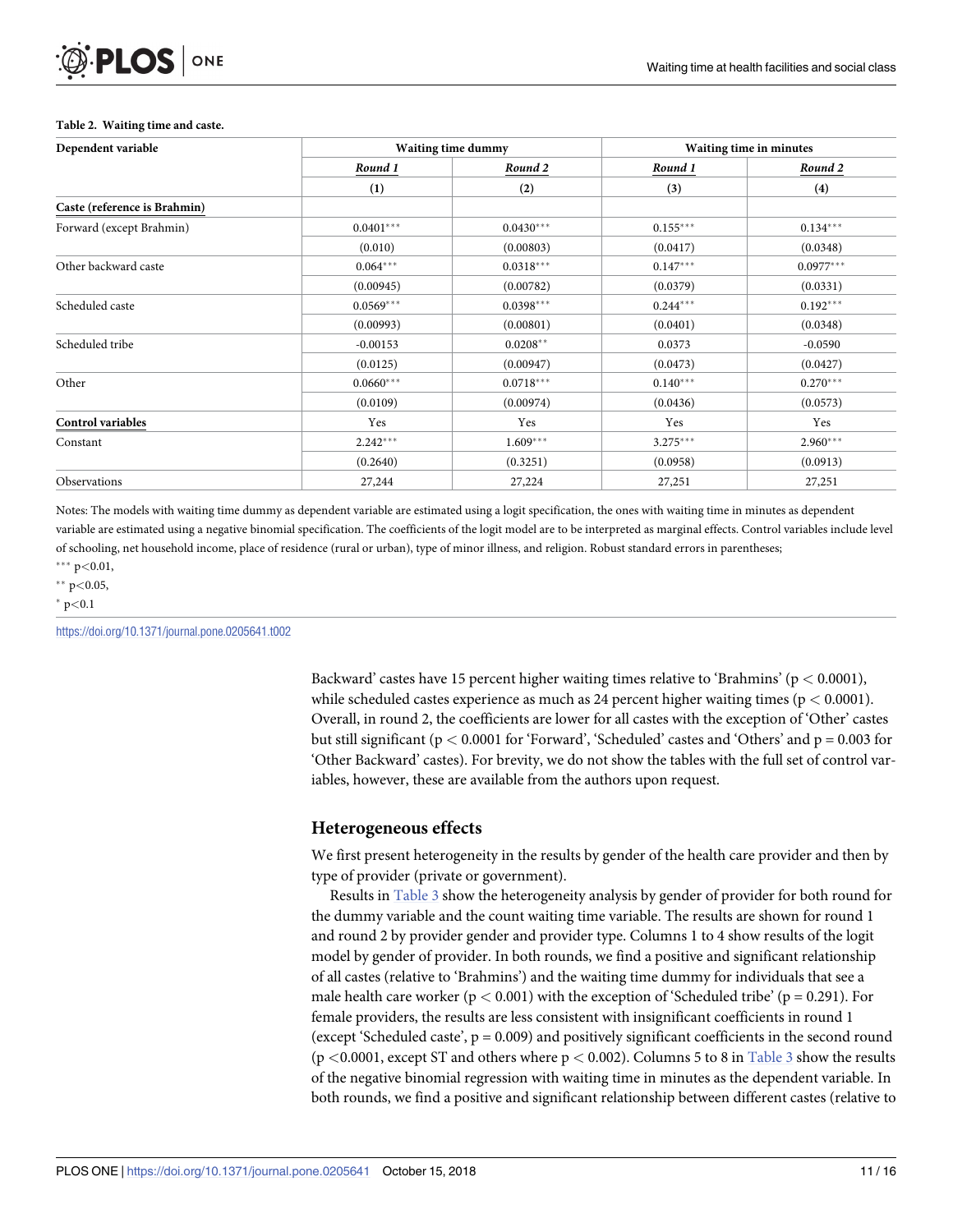<span id="page-11-0"></span>

| Dependent variable           | <b>Waiting time dummy</b> |             |             |             | Waiting time in minutes |             |            |             |
|------------------------------|---------------------------|-------------|-------------|-------------|-------------------------|-------------|------------|-------------|
|                              | Round 1                   |             | Round 2     |             | Round 1                 |             | Round 2    |             |
|                              | Female                    | Male        | Female      | Male        | Female                  | Male        | Female     | Male        |
|                              | (1)                       | (2)         | (3)         | (4)         | (5)                     | (6)         | (7)        | (8)         |
| Caste (reference is Brahmin) |                           |             |             |             |                         |             |            |             |
| Forward (except Brahmin)     | 0.0285                    | $0.0386***$ | $0.0852***$ | $0.0372***$ | 0.139                   | $0.130***$  | 0.0878     | $0.144***$  |
|                              | (0.0261)                  | (0.0120)    | (0.0307)    | (0.00890)   | (0.112)                 | (0.0490)    | (0.107)    | (0.0384)    |
| Other forward caste          | 0.0458                    | $0.0503***$ | $0.0838***$ | $0.0197**$  | 0.0367                  | $0.110**$   | 0.167      | 0.0204      |
|                              | (0.0241)                  | (0.0110)    | (0.0300)    | (0.00866)   | (0.102)                 | (0.0443)    | (0.104)    | (0.0366)    |
| Scheduled caste              | $0.0553**$                | $0.0497***$ | $0.0919***$ | $0.0301***$ | $0.224***$              | $0.214***$  | $0.225***$ | $0.145***$  |
|                              | (0.0248)                  | (0.0115)    | (0.0305)    | (0.00890)   | (0.106)                 | (0.0472)    | (0.107)    | (0.0392)    |
| Scheduled tribe              | $-0.0525$                 | $-0.0158$   | $0.0975***$ | $-0.000853$ | $-0.0887$               | $-0.000480$ | $-0.0520$  | $-0.136***$ |
|                              | (0.0342)                  | (0.0149)    | (0.0330)    | (0.0111)    | (0.126)                 | (0.0569)    | (0.129)    | (0.0508)    |
| Other                        | 0.0472                    | $0.0577***$ | $0.117***$  | $0.0672***$ | 0.00771                 | $0.102**$   | 0.194      | $0.243***$  |
|                              | (0.0275)                  | (0.0129)    | (0.0321)    | (0.0120)    | (0.117)                 | (0.0519)    | (0.150)    | (0.0748)    |
| <b>Control variables</b>     | Yes                       | Yes         | Yes         | Yes         | Yes                     | Yes         | Yes        | Yes         |
| Constant                     | $2.496***$                | $1.661***$  | $1.683*$    | $1.409***$  | $3.058***$              | $3.242***$  | $3.467***$ | $2.763***$  |
|                              | (0.869)                   | (0.296)     | (0.869)     | (0.371)     | (0.283)                 | (0.115)     | (0.254)    | (0.113)     |
| Observations                 | 3,295                     | 19,514      | 3,583       | 19,217      | 3,320                   | 19,519      | 3,602      | 19,237      |

#### **[Table](#page-10-0) 3. Waiting time and caste: Heterogeneity analysis by provider gender.**

Notes: The models with waiting time dummy as dependent variable are estimated using a logit specification, the ones with waiting time in minutes as dependent variable are estimated using a negative binomial specification. The coefficients of the logit model are to be interpreted as marginal effects. Control variables include level of schooling, net household income, place of residence (rural or urban), type of minor illness, and religion. Robust standard errors in parentheses;

��� p*<*0.01,

�� p*<*0.05,

� p*<*0.1

<https://doi.org/10.1371/journal.pone.0205641.t003>

'Brahmins') and waiting time only for individuals that see a male health care worker ( $p = 0.008$ for 'Forward',  $p = 0.013$  for 'OBC',  $p < 0.0001$  for 'Scheduled caste'). The exception is for patients from 'scheduled tribes' that have lower waiting times with regards to 'Brahmins', albeit only statistically significant in round 2 ( $p = 0.007$ ). Results show no significant differences in waiting times across castes for patients that see female providers with the exception of 'Scheduled' caste that exhibit a higher waiting time with regards to 'Brahmin' ( $p = 0.036$  in both rounds) with the same effect observed for patients of the same caste that see male providers.

[Table](#page-12-0) 4 shows the results for private and government providers separately. In round 1, the probability of waiting (columns 1 and 2) is significantly higher for all castes compared to 'Brahmins' in private as well as governmental health care facilities (p *<* 0.05, except 'Forward caste' in a government facility). Similarly, in round 2 all castes except 'Scheduled tribe' have a significantly higher probability of waiting then 'Brahmins' (p *<* 0.05), independent of health care provider type. Caste based inequality in length of waiting time (columns 5 to 8) is observed only in the case of private providers, i.e. relative to 'Brahmins', all other castes have a statistically significant association with higher waiting time (except 'scheduled' caste in round 1) (p *<* 0.0001 in round 1 and p *<* 0.05 in round 2). As in the case of provider gender, 'scheduled tribes' are negatively related to waiting time but not statistically significant (except in round 2 for private providers). Despite significant inequality in waiting time by caste, the magnitude of the coefficients has reduced by both provider gender and type from round 1 to round 2.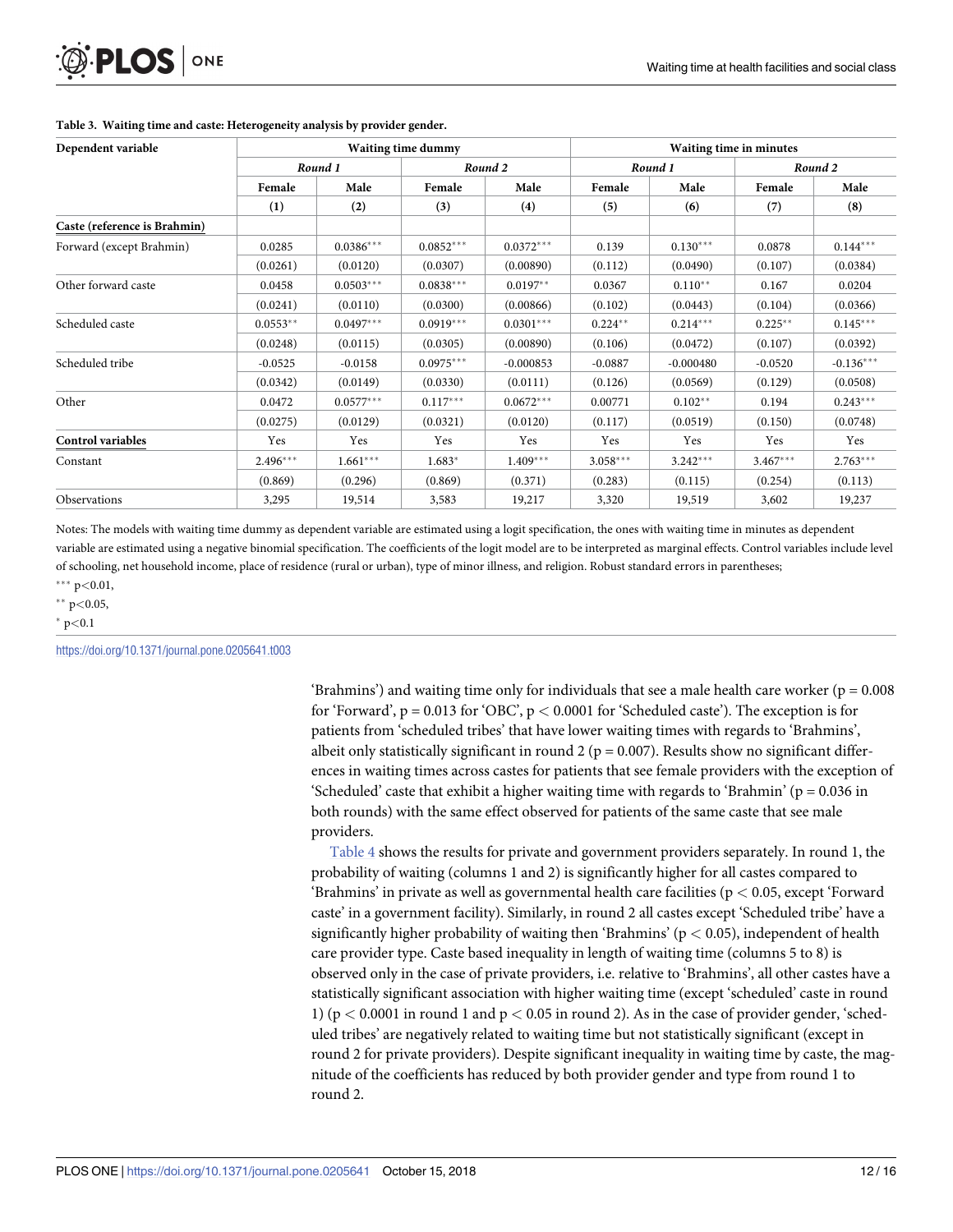<span id="page-12-0"></span>

| Dependent variable           | Waiting time dummy |             |             |             | Waiting time in minutes |            |            |            |
|------------------------------|--------------------|-------------|-------------|-------------|-------------------------|------------|------------|------------|
|                              |                    | Round 1     |             | Round 2     |                         | Round 1    |            | Round 2    |
|                              | Govt.              | Private     | Govt.       | Private     | Govt.                   | Private    | Govt.      | Private    |
|                              | (1)                | (2)         | (3)         | (4)         | (5)                     | (6)        | (7)        | (8)        |
| Caste (reference is Brahmin) |                    |             |             |             |                         |            |            |            |
| Forward (except Brahmin)     | $0.0371*$          | $0.0407***$ | $0.0336***$ | $0.0476***$ | 0.122                   | $0.176***$ | 0.0991     | $0.154***$ |
|                              | (0.0199)           | (0.0119)    | (0.0119)    | (0.0103)    | (0.0884)                | (0.0441)   | (0.0636)   | (0.0414)   |
| Other forward caste          | $0.0967***$        | $0.0499***$ | $0.0317***$ | $0.0316***$ | 0.0398                  | $0.200***$ | 0.0810     | $0.0974**$ |
|                              | (0.0178)           | (0.0111)    | (0.0115)    | (0.0100)    | (0.0794)                | (0.0402)   | (0.0584)   | (0.0401)   |
| Scheduled caste              | $0.0915***$        | $0.0414***$ | $0.0333***$ | $0.0398***$ | $0.178**$               | $0.264***$ | $0.209***$ | $0.149***$ |
|                              | (0.0182)           | (0.0118)    | (0.0117)    | (0.0104)    | (0.0812)                | (0.0439)   | (0.0602)   | (0.0426)   |
| Scheduled tribe              | $0.0535**$         | $-0.0349**$ | $0.0253*$   | 0.0116      | $-0.0973$               | $0.0883*$  | $-0.0712$  | $-0.111**$ |
|                              | (0.0211)           | (0.0158)    | (0.0132)    | (0.0127)    | (0.0930)                | (0.0530)   | (0.0716)   | (0.0517)   |
| Other                        | $0.0848***$        | $0.0564***$ | $0.0480***$ | $0.0789***$ | 0.0351                  | $0.181***$ | $0.210**$  | $0.245***$ |
|                              | (0.0202)           | (0.0128)    | (0.0126)    | (0.0140)    | (0.0885)                | (0.0477)   | (0.101)    | (0.0644)   |
| Control variables            | Yes                | Yes         | Yes         | Yes         | Yes                     | Yes        | Yes        | Yes        |
| Constant                     | $3.446***$         | $1.779***$  | $2.933***$  | $1.271***$  | $3.969***$              | $2.932***$ | $3.510***$ | $2.632***$ |
|                              | (0.526)            | (0.310)     | (0.880)     | (0.356)     | (0.176)                 | (0.111)    | (0.153)    | (0.110)    |
| Observations                 | 8,035              | 19,191      | 8,412       | 18,688      | 8,039                   | 19,194     | 8,524      | 18,709     |

#### **[Table](#page-11-0) 4. Waiting time and caste: Heterogeneity analysis by type of provider.**

Notes: The models with waiting time dummy as dependent variable are estimated using a logit specification, the ones with waiting time in minutes as dependent variable are estimated using a negative binomial specification. The coefficients of the logit model are to be interpreted as marginal effects. Control variables include level of schooling, net household income, place of residence (rural or urban), type of minor illness, and religion. Robust standard errors in parentheses;

��� p*<*0.01, �� p*<*0.05,

� p*<*0.1

<https://doi.org/10.1371/journal.pone.0205641.t004>

#### **Sensitivity analysis**

We observe a change in the caste from round 1 to round 2 of a small fraction of individuals in our data. Technically, one can use within-individual changes in caste to more clearly segregate the effect of interest. However, we believe this is not an ideal strategy since we are unaware of the exact reason for this caste switch i.e. input error in round 1 or round 2, a meaningful change in caste, or simply selection by individuals. For these reasons we conduct robustness checks by excluding such cases without speculating on the reason for the change. The results are similar to those in the main analysis (except for 'Scheduled Tribe'). Further, since caste is primarily a feature of the Hindu religion, as an additional robustness test we restrict the sample only to Hindus and find the same results. These results are presented in Tables C and D in S1 [Appendix](#page-13-0).

# **Discussion**

Responsiveness of health care systems, i.e. meeting legitimate expectations of individuals, is an important goal proposed by the WHO. Not only is the level of responsiveness crucial but also its distribution is of utmost importance since a more responsive system leads to better health by enhancing utilization, especially if patients anticipate being treated well and in a timely manner [\[43\]](#page-15-0). In this paper, we assess the relationship between social class i.e. caste of an individual and waiting time at health facilities—a client orientation dimension of responsiveness.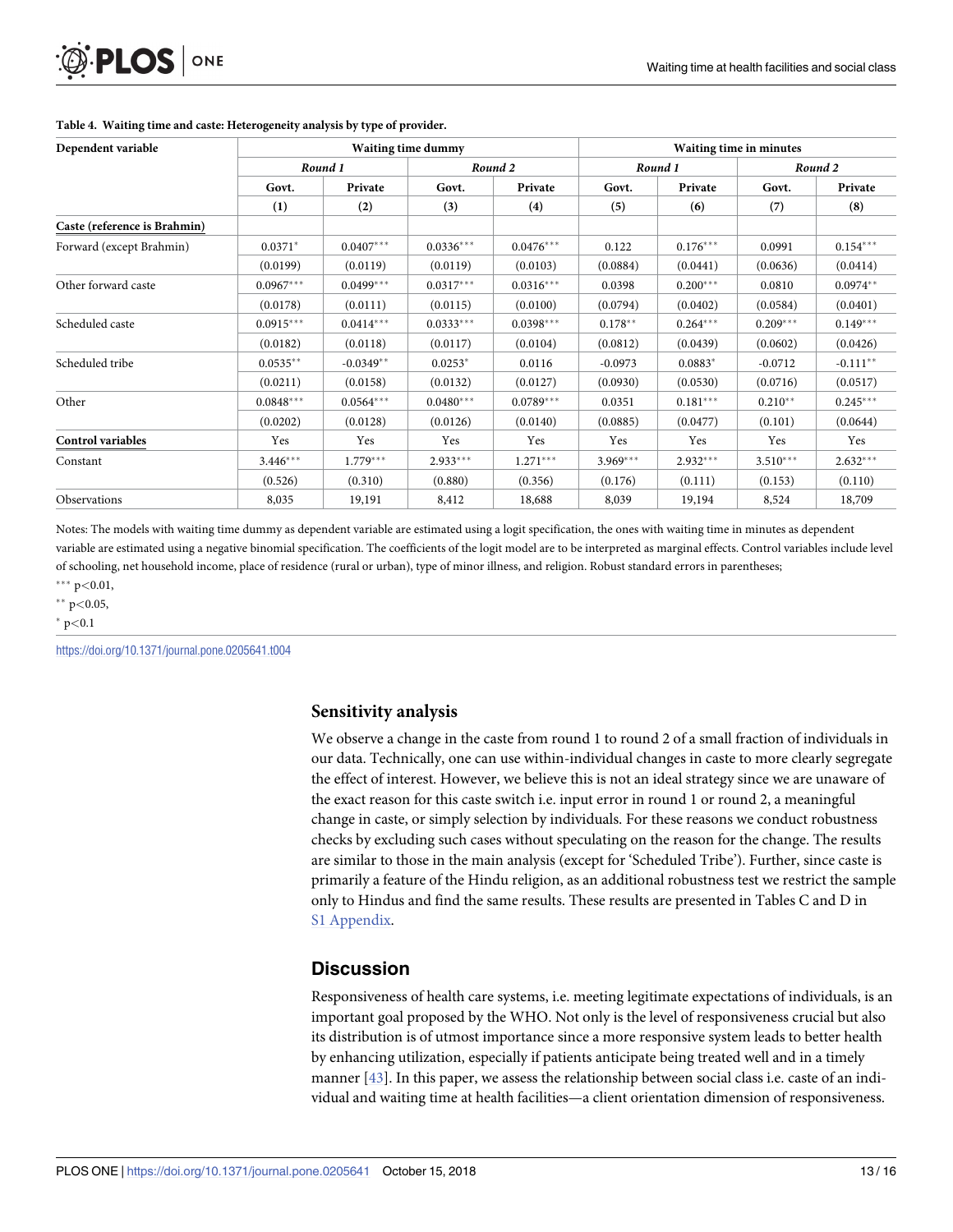<span id="page-13-0"></span>We find that lower social caste is associated with higher waiting time in minutes. This relationship is consistently significant for individuals that visited a male provider but not so much if they visited a female provider. Further, caste is positively related to the length of waiting time only if seen in a private facility; for individuals visiting a government facility the relationship between waiting time and caste is not significant. The results are robust to the inclusion of several covariates, different types of regression models and sensitivity tests.

Equity in all frontiers of life is one of the primary objectives of any social system; yet, disparities related to health care based on castes or ethnic groups still exist. In particular, the literature on inequalities in responsiveness of health systems is scarce with respect to issues in developing countries. While socio-economic indicators such as income and education are considered crucial in determining the level and distribution of responsiveness of health systems in general, different countries (especially developing countries) may have different factors that might determine responsiveness. It is important therefore to take into account country specific factors e.g. the cultural context that may well be responsible for inequality in responsiveness indicators. The results show that the factors that may determine waiting time may be different in different contexts and accounting for such differences in cross country studies is important if policies to improve health are to be well informed. Even within a country (where people may belong to the same ethnicity) inequality may arise due to other culture specific discriminatory practices. This is not only true in the Indian context but also applicable to other developed and developing countries across the world where there is segmentation within a society.

#### **Limitations**

While we believe that our paper makes an important contribution towards highlighting the importance of cultural context in relation to health, there are however several caveats of our analysis. While waiting time is an objective indicator in general, in the survey it is self-reported [\[44\]](#page-15-0). If lower castes are less likely to report higher waiting times simply due to different expectations compared to higher castes, then we may be underestimating the true effect. Another caveat of the analysis is that we assess the relation between caste and waiting time conditional on having utilized a health care facility. However, it is important to acknowledge that those that do not have access to health care or do not make use of it even when in need are most likely to be discriminated on the basis of caste. Also, we assume that the healthcare worker can observe the caste of the individual, which in this setting is a reasonable assumption. Finally, while we cannot directly control for severity of illness due to lack of data, we do account for the type of illness for which the health facility was visited.

# **Supporting information**

**S1 [Appendix](http://www.plosone.org/article/fetchSingleRepresentation.action?uri=info:doi/10.1371/journal.pone.0205641.s001).** Table A: t-test for waiting time Round 1 versus Round 2. Table B: Difference in waiting time by caste categories. Table C: Waiting time and caste—sample restricted to caste non-switchers. Table D: Waiting time and caste—sample restricted to Hindus. (DOCX)

# **Author Contributions**

**Conceptualization:** Mujaheed Shaikh, Marisa Miraldo.

**Formal analysis:** Mujaheed Shaikh, Anna-Theresa Renner.

**Methodology:** Mujaheed Shaikh, Marisa Miraldo, Anna-Theresa Renner.

**Supervision:** Mujaheed Shaikh.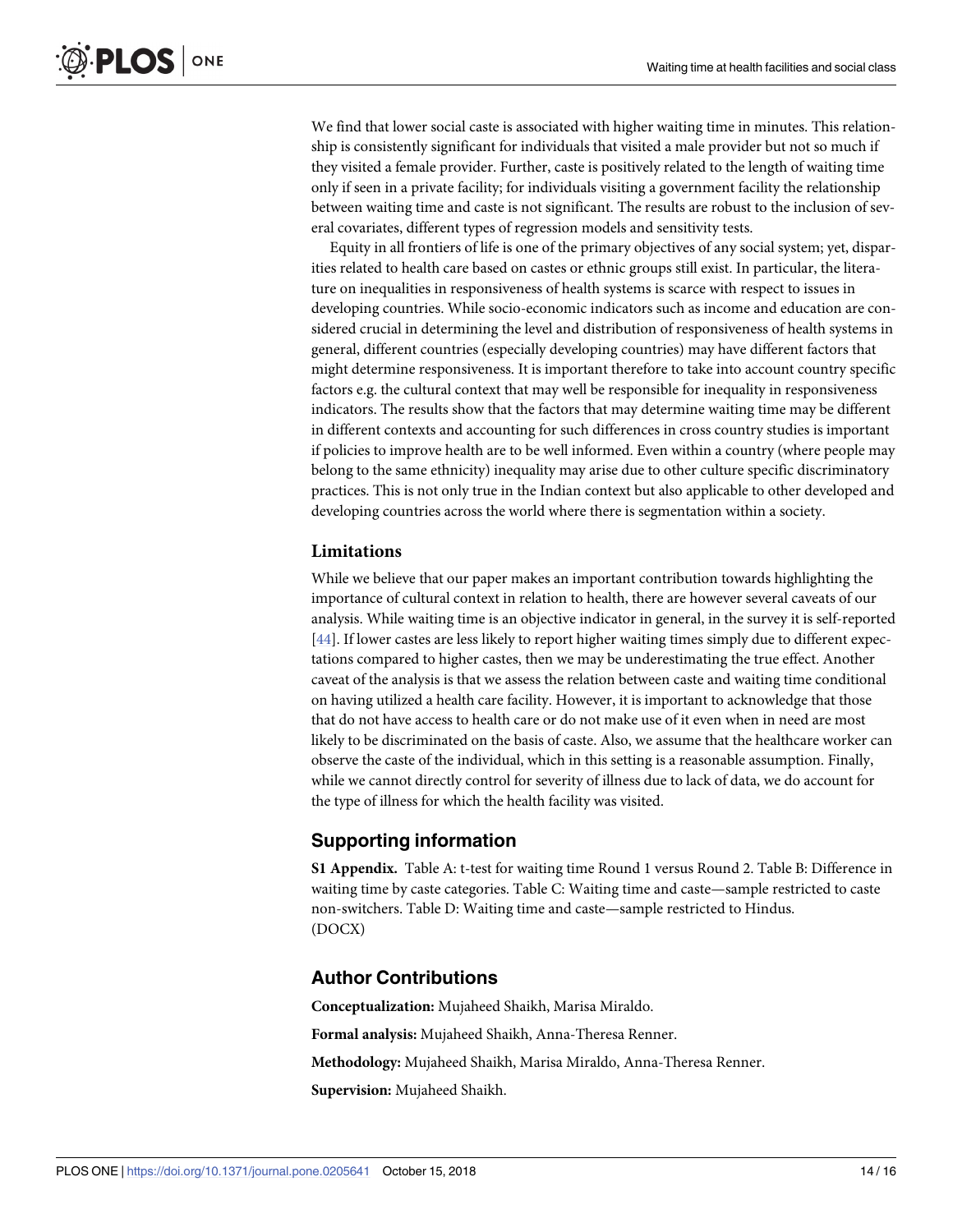<span id="page-14-0"></span>**Writing – original draft:** Mujaheed Shaikh, Marisa Miraldo, Anna-Theresa Renner.

**Writing – review & editing:** Mujaheed Shaikh, Marisa Miraldo, Anna-Theresa Renner.

#### **References**

- **[1](#page-0-0).** Laudicella M, Siciliani L, Cookson R. Waiting times and socioeconomic status: Evidence from England. Soc Sci Med. 2012; 74: 1331–1341. <https://doi.org/10.1016/j.socscimed.2011.12.049> PMID: [22425289](http://www.ncbi.nlm.nih.gov/pubmed/22425289)
- **[2](#page-0-0).** Siciliani L. Inequalities in waiting times by socioeconomic status. Isr J Health Policy Res. 2014; 3.
- **[3](#page-1-0).** Koopmanschap M, Brouwer W, van Roijen LH, van Exel J. Influence of waiting time on cost-effectiveness. Soc Sci Med. 2005; 60: 2501–2504. <https://doi.org/10.1016/j.socscimed.2004.11.022> PMID: [15814175](http://www.ncbi.nlm.nih.gov/pubmed/15814175)
- **[4](#page-1-0).** Moscelli G, Siciliani L, Tonei V. Do waiting times affect health outcomes? Evidence from coronary bypass. Soc Sci Med. 2016; 161: 151–159. <https://doi.org/10.1016/j.socscimed.2016.05.043> PMID: [27299977](http://www.ncbi.nlm.nih.gov/pubmed/27299977)
- **[5](#page-1-0).** Desai S, Dubey A. Caste in 21st Century India: Competing Narratives. Econ Polit Wkly. 2012; 46: 40–49. PMID: [22736803](http://www.ncbi.nlm.nih.gov/pubmed/22736803)
- **[6](#page-1-0).** Baru R, Acharya A, Acharya S, Kumar AKS, Nagaraj K. Inequities in Access to Health Services in India: Caste, Class and Region. Econ Polit Wkly. 2010; 45: 49–58.
- **[7](#page-1-0).** Deshpande A. Does Caste Still Define Disparity? A Look at Inequality in Kerala, India. Am Econ Rev. 2000; 90: 322–325.
- **[8](#page-1-0).** Nayar KR. Social exclusion, caste & health: A review based on the social determinants framework. Indian J Med Res. 2007; 126: 355–363. PMID: [18032810](http://www.ncbi.nlm.nih.gov/pubmed/18032810)
- **9.** Balarajan Y, Selvaraj S, Subramanian SV. Health care and equity in India. Lancet. 2011; 377: 505–15. [https://doi.org/10.1016/S0140-6736\(10\)61894-6](https://doi.org/10.1016/S0140-6736(10)61894-6) PMID: [21227492](http://www.ncbi.nlm.nih.gov/pubmed/21227492)
- **10.** Subramanian SV, Ackerson LK, Subramanyam MA, Sivaramakrishnan K. Health Inequalities in India: The Axes of Stratification. Brown J World Aff. 2008; 14: 127–138.
- **11.** Subramanian SV, Nandy S, Irving M, Gordon D, Lambert H, Davey Smith G. The Mortality Divide in India: The Differential Contributions of Gender, Caste, and Standard of Living Across the Life Course. Am J Public Health. 2006; 96: 818–825. <https://doi.org/10.2105/AJPH.2004.060103> PMID: [16571702](http://www.ncbi.nlm.nih.gov/pubmed/16571702)
- **[12](#page-1-0).** Thind A. Health Service Use by Children in Rural Bihar. J Trop Pediatr. 2004; 50: 137–142. [https://doi.](https://doi.org/10.1093/tropej/50.3.137) [org/10.1093/tropej/50.3.137](https://doi.org/10.1093/tropej/50.3.137) PMID: [15233188](http://www.ncbi.nlm.nih.gov/pubmed/15233188)
- **[13](#page-1-0).** Kiwanuka SN, Ekirapa EK, Peterson S, Okui O, Rahman MH, Peters D, et al. Access to and utilisation of health services for the poor in Uganda: a systematic review of available evidence. Trans R Soc Trop Med Hyg. 2008; 102: 1067–1074. <https://doi.org/10.1016/j.trstmh.2008.04.023> PMID: [18565559](http://www.ncbi.nlm.nih.gov/pubmed/18565559)
- **[14](#page-2-0).** Habicht J, Kunst AE. Social inequalities in health care services utilisation after eight years of health care reforms: a cross-sectional study of Estonia, 1999. Soc Sci Med. 2005; 60: 777–787. [https://doi.org/10.](https://doi.org/10.1016/j.socscimed.2004.06.026) [1016/j.socscimed.2004.06.026](https://doi.org/10.1016/j.socscimed.2004.06.026) PMID: [15571895](http://www.ncbi.nlm.nih.gov/pubmed/15571895)
- **[15](#page-2-0).** Morris S, Sutton M, Gravelle H. Inequity and inequality in the use of health care in England: an empirical investigation. The University of York: Centre for Health Economics; 2003 Dec. Report No.: 27.
- **16.** van Doorslaer E, Koolman X, Jones AM. Explaining income-related inequalities in doctor utilisation in Europe. Health Econ. 2004; 13: 629–647. <https://doi.org/10.1002/hec.919> PMID: [15259043](http://www.ncbi.nlm.nih.gov/pubmed/15259043)
- **[17](#page-2-0).** Adamson J, Ben-Shlomo Y, Chaturvedi N, Donovan J. Ethnicity, socio-economic position and gender do they affect reported health—care seeking behaviour? Soc Sci Med. 2003; 57: 895–904. PMID: [12850114](http://www.ncbi.nlm.nih.gov/pubmed/12850114)
- **18.** Burström B. Increasing inequalities in health care utilisation across income groups in Sweden during the 1990s? Health Policy. 2002; 62: 117–129. PMID: [12354407](http://www.ncbi.nlm.nih.gov/pubmed/12354407)
- **19.** Santana P. Poverty, social exclusion and health in Portugal. Soc Sci Med. 2002; 55: 33–45. [https://doi.](https://doi.org/10.1016/S0277-9536(01)00218-0) [org/10.1016/S0277-9536\(01\)00218-0](https://doi.org/10.1016/S0277-9536(01)00218-0) PMID: [12137187](http://www.ncbi.nlm.nih.gov/pubmed/12137187)
- **20.** Dunlop S, Coyte PC, McIsaa W. Socio-economic status and the utilisation of physicians' services: results from the Canadian National Population Health Survey. Soc Sci Med. 2000; 52: 123–133.
- **21.** Smaje C, Le Grand J. Ethnicity, equity and the use of health services in the British NHS. Soc Sci Med. 1997; 45: 485–496. PMID: [9232742](http://www.ncbi.nlm.nih.gov/pubmed/9232742)
- **[22](#page-1-0).** Kaplan GA, Pamuk ER, Lynch JW, Cohen RD, Balfour JL. Inequality in income and mortality in the United States: analysis of mortality and potential pathways. BMJ. 1996; 312: 9–103.
- **[23](#page-1-0).** Malhotra C, Do YK. Socio-economic disparities in health system responsiveness in India. Health Policy Plan. 2013; 28: 197–205. <https://doi.org/10.1093/heapol/czs051> PMID: [22709921](http://www.ncbi.nlm.nih.gov/pubmed/22709921)